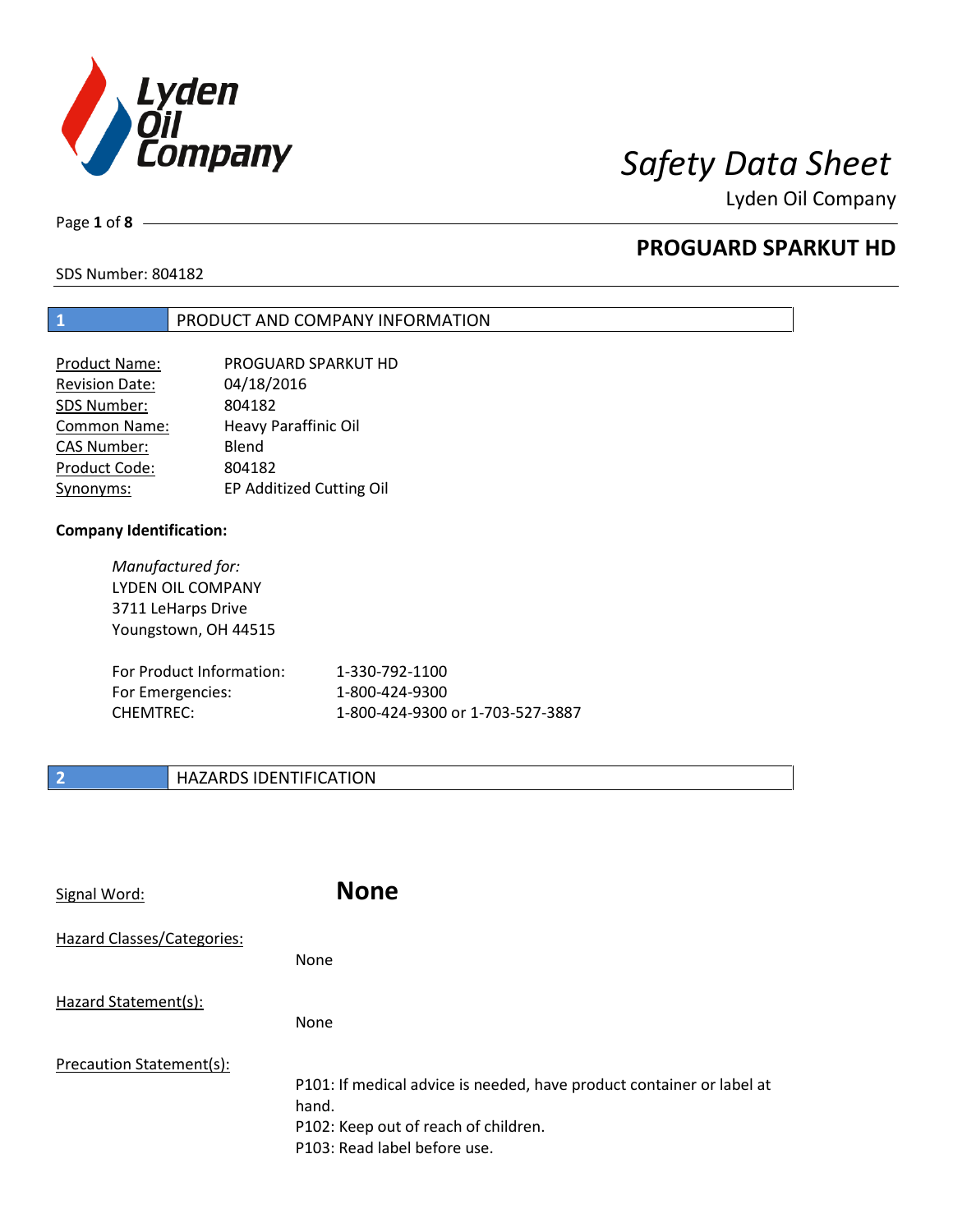

Page **2** of **8**

## **PROGUARD SPARKUT HD**

SDS Number: 804182

Other Hazard Statement(s):

-NFPA Ratings:  $Health = 1$  $Fire = 1$ Reactivity  $= 0$ 

## **3** COMPOSITION / INFORMATION ON INGREDIENTS

Ingredients:

*Mixture of the substances listed below with nonhazardous additions.*

| <b>Chemical Name</b>                                      | <b>CAS Number</b> | Percentage |
|-----------------------------------------------------------|-------------------|------------|
| Distillates (petroleum), solvent refined heavy paraffinic | 64741-88-4        | $>95$      |

*\*Any concentration shown as a range is to protect confidentiality or is due to batch variation.*

| $\boldsymbol{A}$ | AID MAEACUDEC<br>י איי איי איי איי איי איי איי <i>איי די די</i> |
|------------------|-----------------------------------------------------------------|
|                  |                                                                 |

## Description of First Aid Measures:

| Inhalation:   |                                                                                                                                                                                                                                                                                                            |
|---------------|------------------------------------------------------------------------------------------------------------------------------------------------------------------------------------------------------------------------------------------------------------------------------------------------------------|
|               | Remove victim to fresh air and keep at rest in a position comfortable<br>for breathing. If the victim has difficulty breathing or tightness of the<br>chest, is dizzy, vomiting or unresponsive, give oxygen with rescue<br>breathing or CPR as required and transport to the nearest medical<br>facility. |
| Skin Contact: |                                                                                                                                                                                                                                                                                                            |
|               | Flush skin with water, wash with soap and water. Remove<br>contaminated clothing. Do not reuse clothing until cleaned. If material<br>is injected under the skin, transport to the nearest medical facility for<br>additional treatment.                                                                   |
| Eye Contact:  |                                                                                                                                                                                                                                                                                                            |
|               | Flush eyes with running water for at least 15 minutes. If redness,<br>blurred vision or irritation persists, transport to nearest medical<br>facility for additional treatment.                                                                                                                            |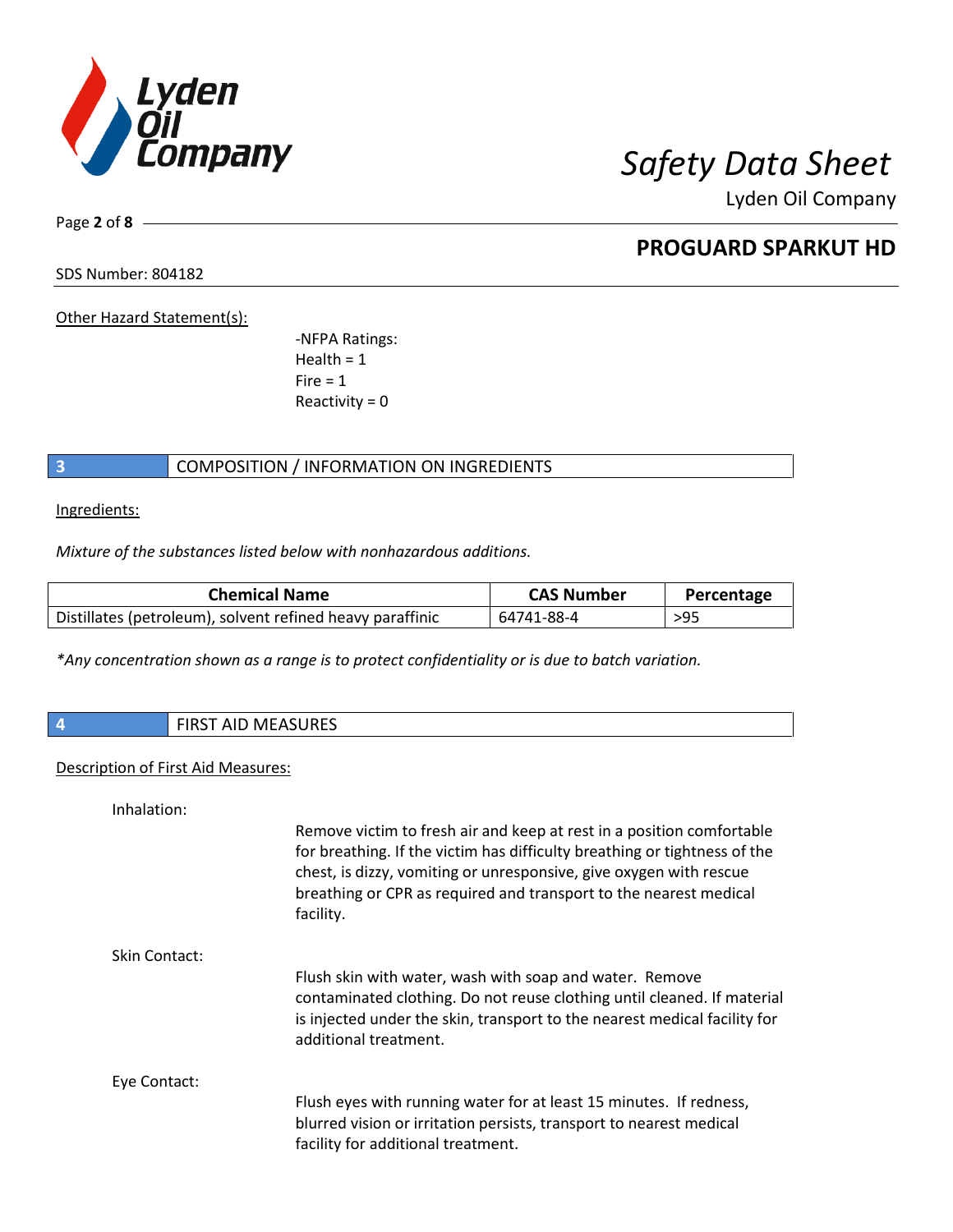

**PROGUARD SPARKUT HD**

Lyden Oil Company

SDS Number: 804182

Page **3** of **8**

Ingestion:

Do NOT induce vomiting and obtain medical attention. Have victim rinse mouth out with water. If vomiting occurs spontaneously, keep head below hips to prevent aspiration.

Symptoms and Effects, both acute and delayed:

No further relevent data available.

Recommended Actions:

Treat symptomatically. Call a doctor or poison control center for guidance.

| 5                               | <b>FIRE FIGHTING MEASURES</b>             |                                                                                                                                                                                                                                                                                                                         |
|---------------------------------|-------------------------------------------|-------------------------------------------------------------------------------------------------------------------------------------------------------------------------------------------------------------------------------------------------------------------------------------------------------------------------|
|                                 | Recommended Fire-Extinguishing Equipment: | Use dry powder, foam, or carbon dioxide fire<br>extinguishers. Water may be ineffective in fighting<br>an oil fire unless used by experienced fire fighters.                                                                                                                                                            |
| Possible Hazards During a Fire: |                                           | Procedures for an oil fire should be followed.                                                                                                                                                                                                                                                                          |
|                                 | Recommendations to Firefighters:          | Use self-contained breathing apparatus. Use foam<br>or dry chemical to extinguish fire. Water may be<br>used only to keep surrounding containers cool.<br>Firefighters should wear proper protective<br>equipment and self-contained breathing apparatus<br>with full face piece operated in positive pressure<br>mode. |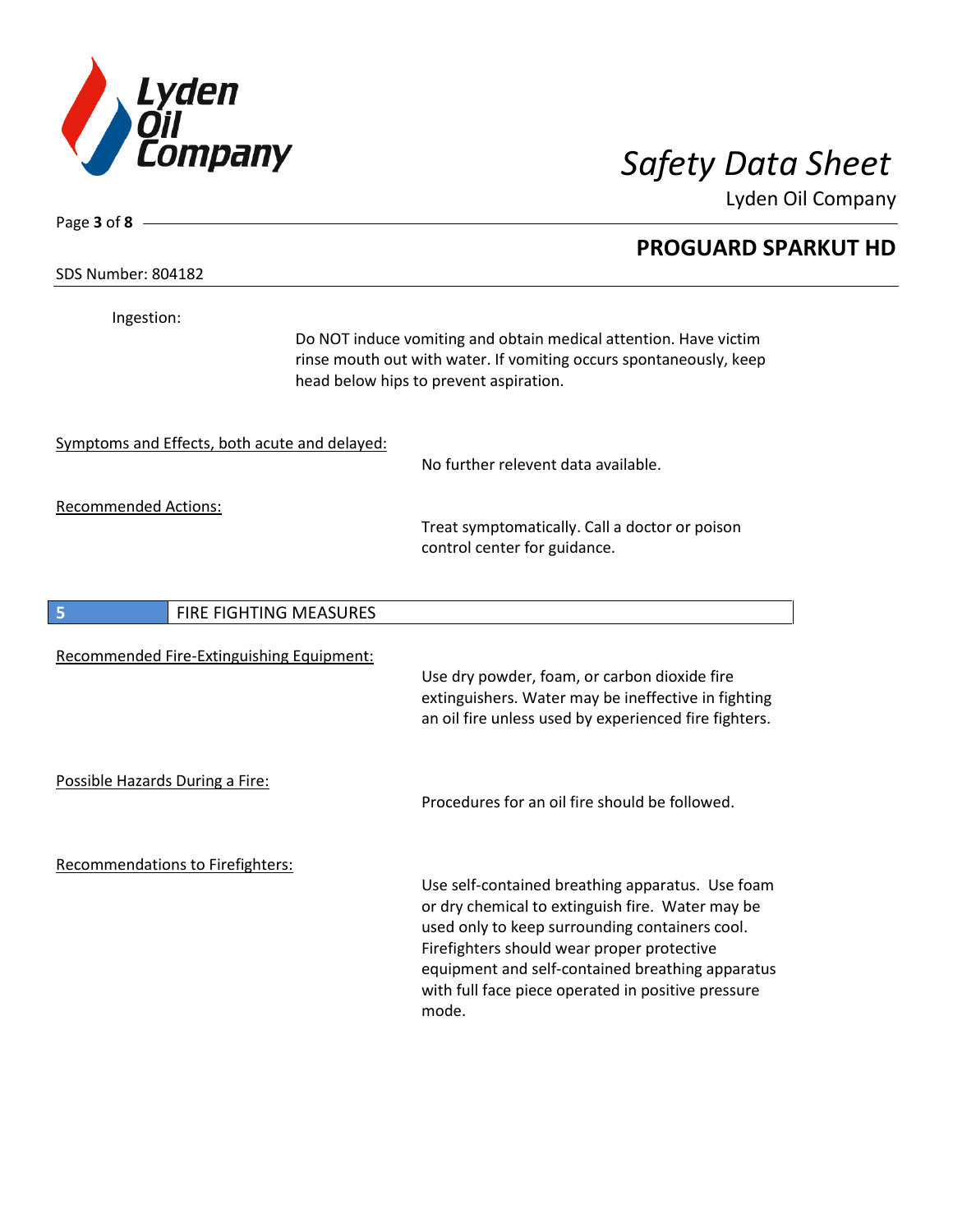

**PROGUARD SPARKUT HD**

Lyden Oil Company

SDS Number: 804182

# **6** ACCIDENTAL RELEASE MEASURES Personal Precautions: Avoid eye contact. Avoid repeated or prolonged skin contact. Personal protective equipment must be worn. Avoid contact with skin, eyes or clothing. Keep unprotected persons away. Emergency Procedures: Contain spilled material, collect in suitable and properly labeled containers. Environmental Precautions: Do not allow to reach sewage system or any water course. Do not allow to enter ground waters. Cleanup Procedures: Pick up excess with inert absorbant material. **7 HANDLING AND STORAGE** Handling Precautions: Handle with care and avoid spillage on the floor. Do not cut, weld, drill, grind, braze, or solder container. Storage Requirements: Keep container tightly sealed. Keep away from sources of ignition.

Page **4** of **8**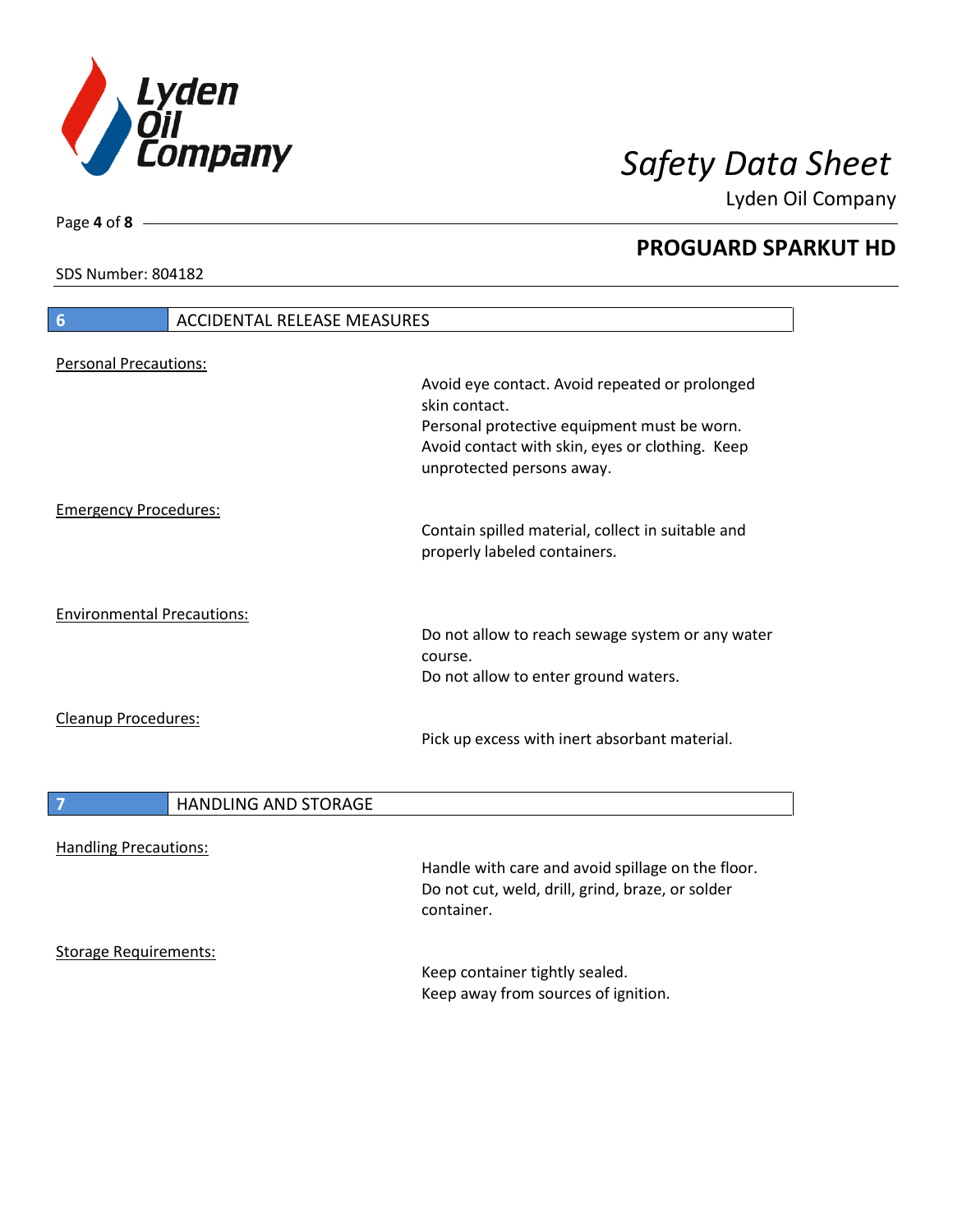

SDS Number: 804182

Page **5** of **8**

# **8** EXPOSURE CONTROLS / PERSONAL PROTECTION Exposure Limits: -Distillates (petroleum), solvent refined heavy paraffinic: OSHA TWA  $-$  5mg/m<sup>3</sup> (oil mist)

## Engineering Controls:

All ventilation should be designed in accordance with OSHA standard (29 CFR 1910.94).

Personal Protective Equipment:

Keep away from foodstuffs, beverages, and feed. Immediately remove all soiled and contaminated clothing. Wash hands before breaks and at the end of work. Avoid contact with eyes and skin. Use safety glasses and gloves.

## **9** PHYSICAL AND CHEMICAL PROPERTIES

| Color:                        | Golden             |
|-------------------------------|--------------------|
| <b>Physical State:</b>        | Liquid             |
| Odor:                         | Characteristic     |
| Odor Threshold:               | Data not available |
| pH:                           | Data not available |
| <b>Melting Point:</b>         | Data not available |
| <b>Boiling Point:</b>         | $>500^\circ$ F     |
| <b>Boiling Range:</b>         | Data not available |
| Flash Point:                  | $400^{\circ}$ F    |
| <b>Evaporation Rate:</b>      | $<$ 1              |
|                               |                    |
| Flammability:                 | Data not available |
| Flammability Limits:          | Data not available |
| Vapor Pressure:               | Data not available |
| Vapor Density:                | Data not available |
| <b>Relative Density:</b>      | 0.8697             |
| Solubilities:                 | Insoluble in water |
| <b>Partition Coefficient:</b> | Data not available |

## **PROGUARD SPARKUT HD**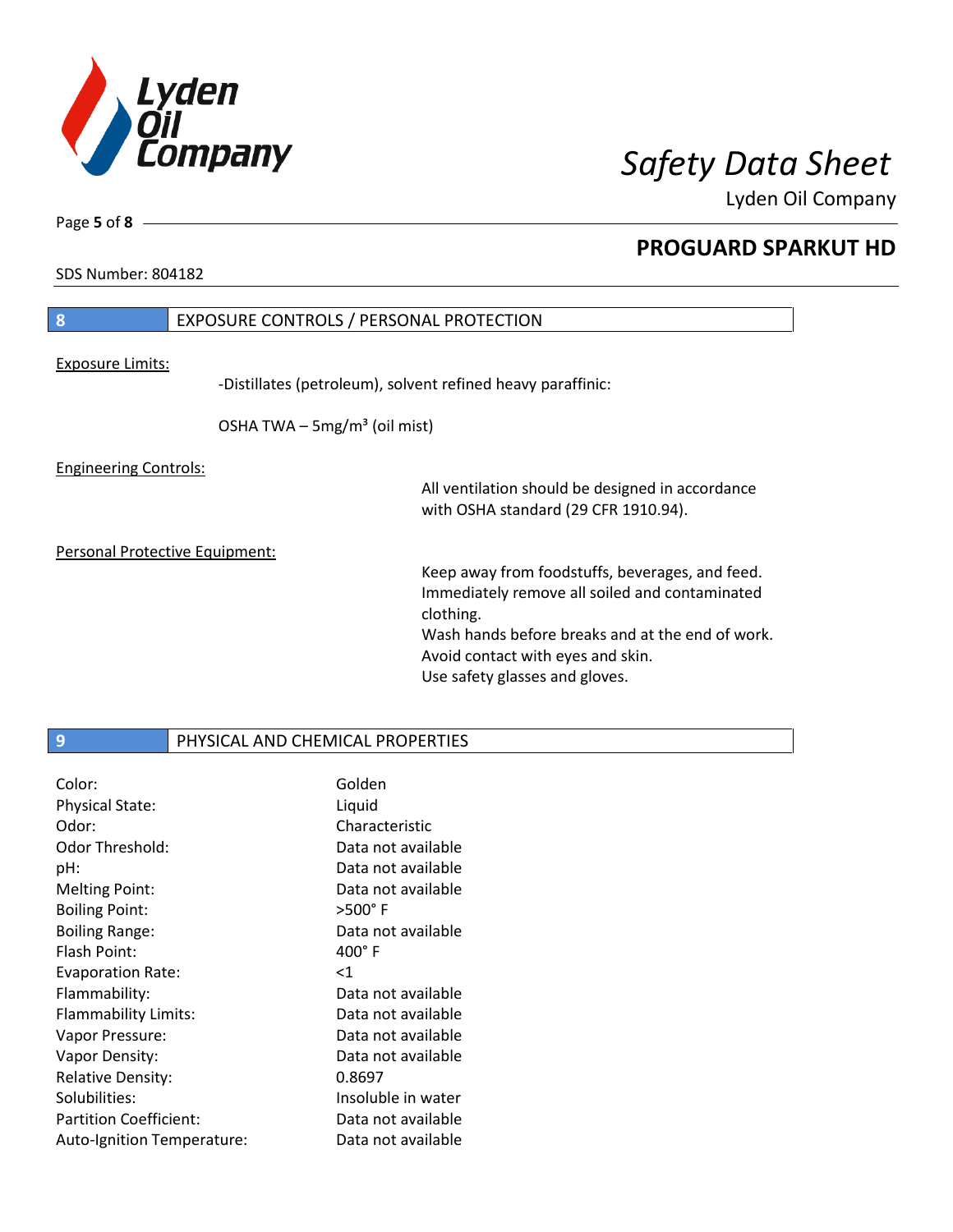

Page **6** of **8**

Lyden Oil Company

|                                          |                                  | <b>PROGUARD SPARKUT HD</b>                                        |
|------------------------------------------|----------------------------------|-------------------------------------------------------------------|
| <b>SDS Number: 804182</b>                |                                  |                                                                   |
| Decomposition Temperature:<br>Viscosity: |                                  | Data not available<br>36 mm <sup>2</sup> /sec (kinematic at 40°C) |
| 10                                       | <b>STABILITY AND REACTIVITY</b>  |                                                                   |
| Stability:                               |                                  | Stable under normal conditions.                                   |
| Reactivity:                              |                                  | Not reactive under normal conditions.                             |
| <b>Conditions to Avoid:</b>              |                                  | Extreme temperature, sparks, open flame, and<br>direct sunlight.  |
| <b>Hazardous Reactions:</b>              |                                  | No known hazardous reactions.                                     |
| Incompatible Materials:                  |                                  | Strong oxidizers and strong reducing agents.                      |
| <b>Decomposition Products:</b>           |                                  | Oxides of carbon, sulfur, and hydrogen.                           |
| 11                                       | <b>TOXICOLOGICAL INFORMATION</b> |                                                                   |

| Routes of Exposure: | Skin and eye contact are the primary routes of<br>exposure although exposure may occur following<br>accidental ingestion.                                                                                                                                                                     |
|---------------------|-----------------------------------------------------------------------------------------------------------------------------------------------------------------------------------------------------------------------------------------------------------------------------------------------|
| Exposure Effects:   | This mixture can cause irritation, redness to the<br>eyes. Prolonged and/or repeated skin contact may<br>cause irritation/dermatitis. May be fatal if<br>swallowed and enters airways. Aspiration hazard.<br>Mists and vapors may cause respiratory irritation<br>, drowsiness and dizziness. |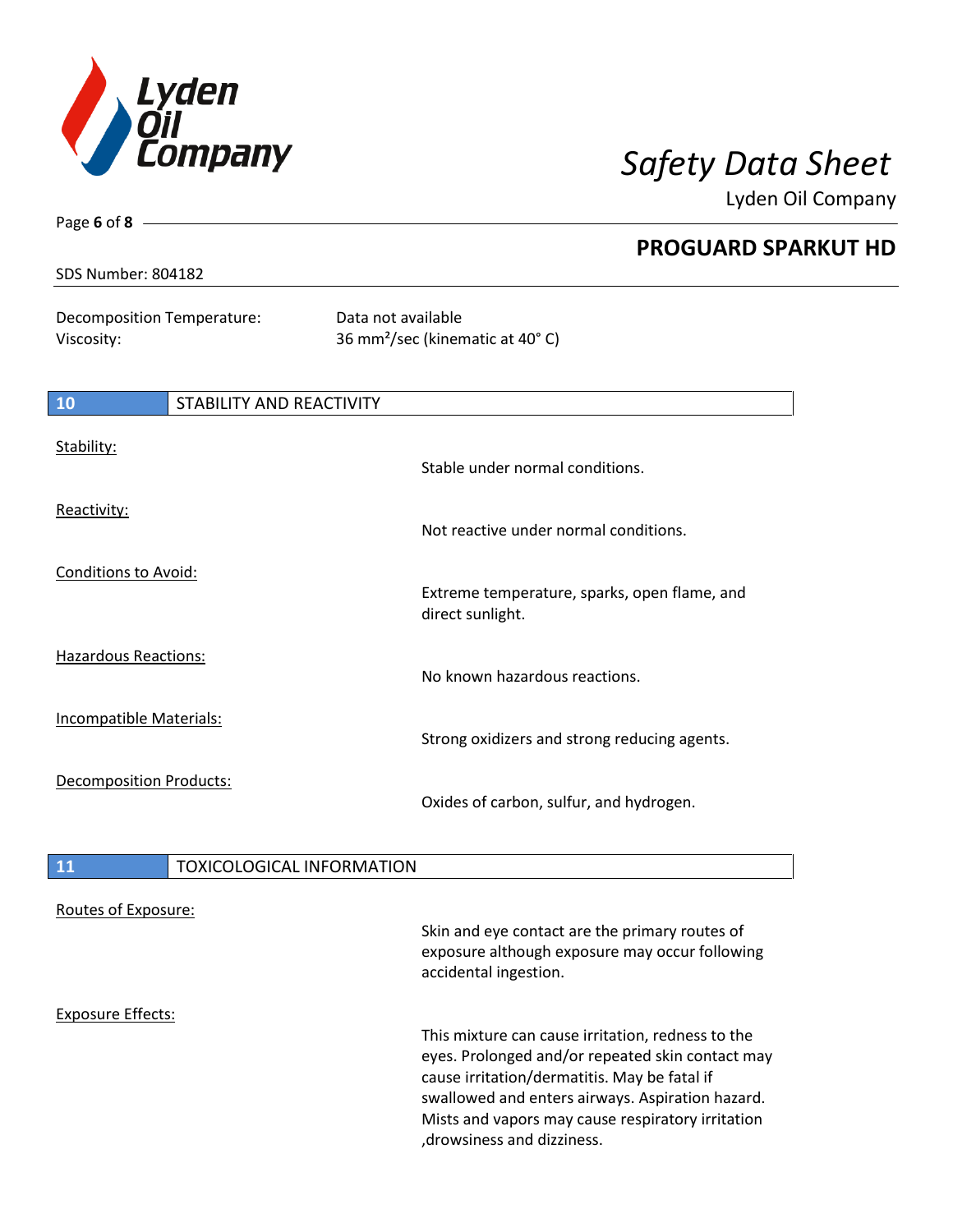

**PROGUARD SPARKUT HD**

Lyden Oil Company

SDS Number: 804182

Page **7** of **8**

Measures of Toxicity:

No test data available.

Carcinogenic/Mutagenic Precautions:

Non-carcinogenic and not expected to be mutagentic.

## **12** ECOLOGICAL INFORMATION

Ecological Precautions:

Avoid exposing to the environment.

Ecological Effects:

No specific environmental or aquatic data available.

## **13** DISPOSAL CONSIDERATIONS

Disposal Methods:

Disposal Containers:

Use properly approved container for disposal.

Dispose of waste material in accordance with all

Special Precautions:

Do not flush to surface waters or drains.

local, state, and federal requirements.

## **14** TRANSPORT INFORMATION

| Data not available |
|--------------------|
| Data not available |
| Data not available |
| Data not available |
|                    |

Environmental Hazards:

Data not available